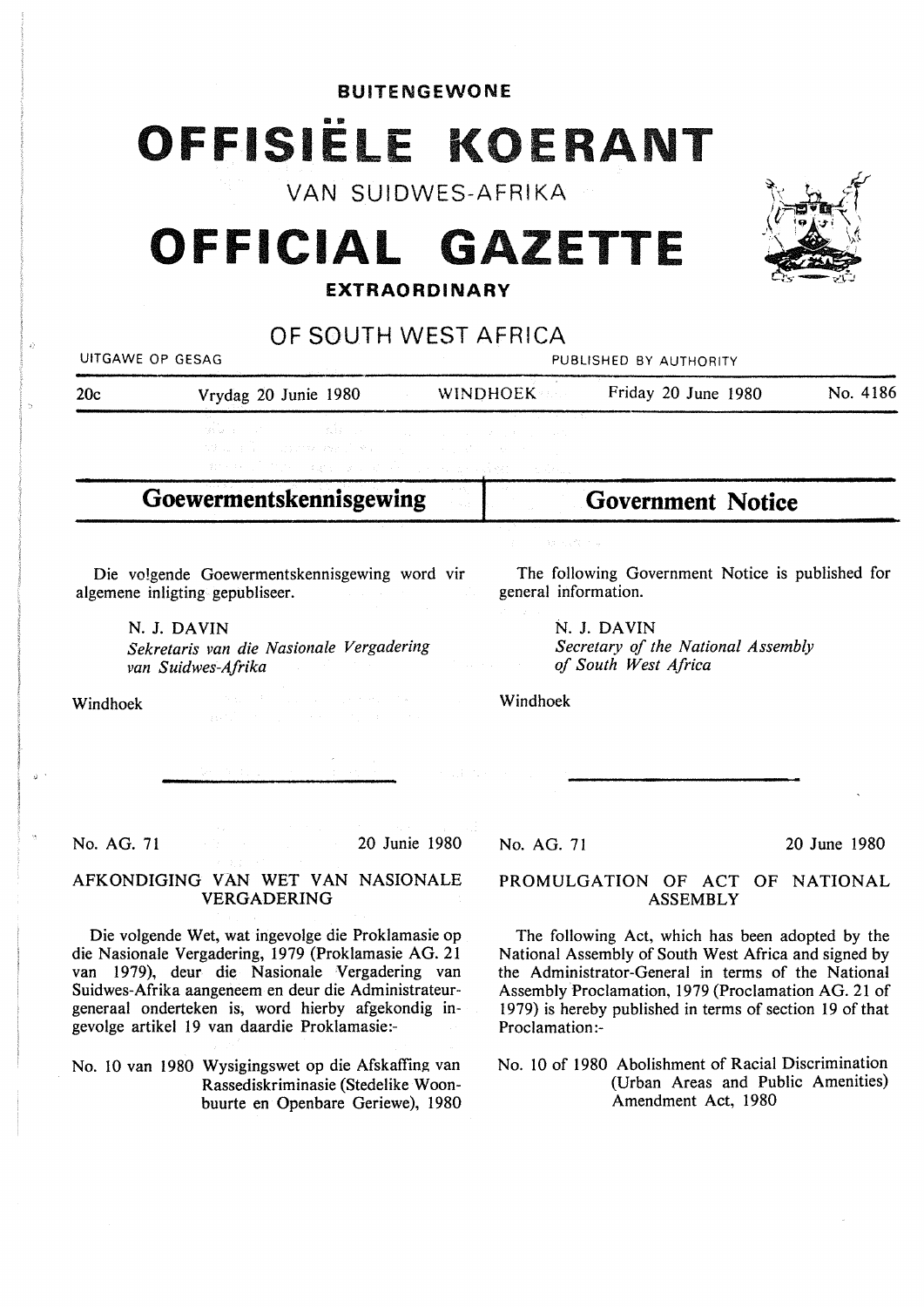#### **Wet No. 10, 1980 WYSIGINGSWET OP DIE AFSKAFFING VAN**   $RASSEDISKRIMINASIE$ **WOONBUURTE EN OPENBARE GERIEWE), 1980**

*(Afrikaanse teks deur die Administrateur-generaal onderteken op 20 Junie 1980)* 

## **WETSONTWERP**

**Tot wysiging van die Wet op die Afskaffing van Rassediskriminasie (Stedelike Woonbuurte en Openbare Geriewe), 1979, ten einde die bepalings met betrekking tot strawwe te wysig; en om voorsiening te maak vir die intrekking van 'n Iisensie, registrasiesertifikaat of ander skriftelike magtiging uitgereik ten opsigte van 'n openbare gerief aan 'n persoon wat sodanige openbare gerief strydig met 'n verbod op rassediskriminasie in openbare geriewe bedryf; en vir aangeleenthede wat daarmee in verband staan.** 

DAAR WORD BEPAAL deur die Nasionale Vergadering van Suidwes-Afrika, soos volg:-

1. Artikel 4 van die Hoofwet word hierby gewysig -

- (a) deur in subartikel (I) die woorde "of gevangenisstraf vir 'n tydperk van hoogstens drie maande" te skrap; en
- (b) deur na subartikel (1) die volgende subartikel in te voeg:

" (1)*bis* (a) In die geval van 'n eerste skuldigbevinding aan 'n oortreding van die bepalings van artikel 3 van iemand aan wie 'n lisensie, registrasiesertifikaat of ander skriftelike magtiging kragtens die een of ander wet uitgereik is vir of ten opsigte van 'n openbare gerief, word die betrokke lisensie, registrasiesertifikaat of ander skriftelike magtiging geag met ingang van die datum onmiddellik na die datum van die skuldigbevinding ingetrek te wees tensy so iemand voor daardie datum 'n skriftelike stuk by die hof wat hom aldus skuldig bevind het, indien waarin hy onderneem om nie die betrokke open bare gerief strydig met die bepalings van artikel 3 te bedryf nie.

TURGEL.

The graph college

 $\{u\} \in \mathbb{R}^n$  ,  $\{u\} \in \mathbb{R}^n$ 

are provided and some products.

and the state of the state of the 140 年轻的第三人称形式 The Property of Persons and

Wysiging van artikel 4 van Wet *3* van 1979.

An Ingers

t de la consideración de mulles de la constancia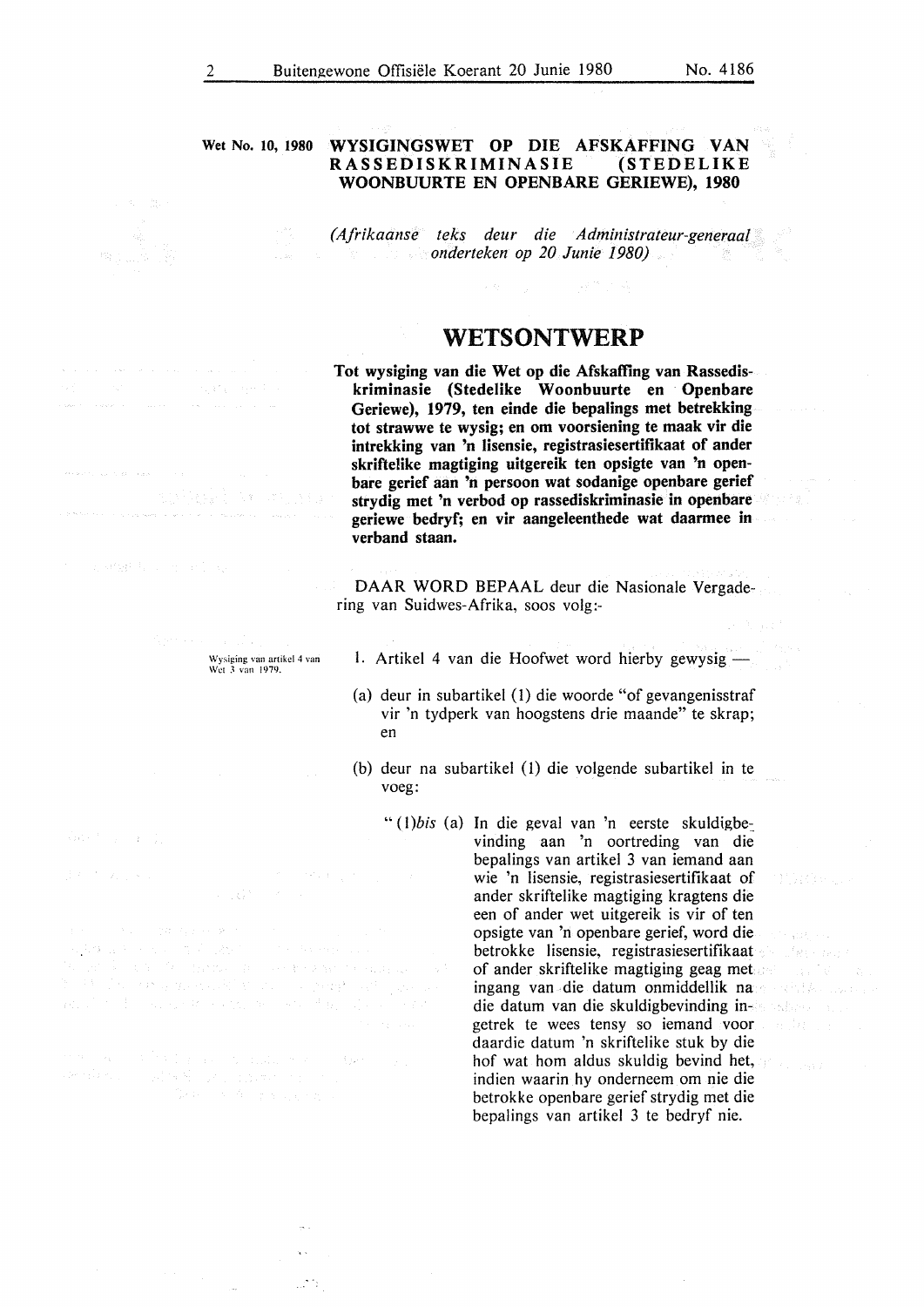#### **ABOLISHMENT OF RACIAL DISCRIMINATION** Act No. 10, **1980 (URBAN AREAS AND PUBLIC AMENITIES) AMENDMENT ACT, 1980**

*(Afrikaans text signed by the Administrator-General on 20 June 1980)* 

## **BILL**

**To amend the Abolishment of Racial Discrimination (Urban Areas and Public Amenities) Act, 1979, so as to amend the provisions relating to penalties; and to provide for the cancellation of any licence, registration certificate or other authorization in writing issued in respect of any public amenity to any person who conducts such public amenity in contravention of any prohibition in respect of racial discrimination in public amenities; and for matters connected therewith.** 

BE IT ENACTED by the National Assembly of South West Africa, as follows:-

1. Section 4 of the principal Act is hereby amended  $-$  Amendment of section 4 of

Act 3 of 1979.

- (a) by the deletion in subsection (1) of the words "or imprisonment for a period not exceeding three months"; and
- (b) by the insertion after subsection (I) of the following subsection:
	- *"(l)bis* (a) In the case of a first conviction for a contravention of the provisions of section 3 of any person to whom a licence, registration certificate or other authorization in writing has been issuedfor or in respect of any public amenity, the licence, registration certificate or other authorization in writing concerned, shall be deemed to have been cancelled with effect from the date immediately after the date of the conviction unless such person lodges with the court which so convicted him, a document in writing before that date in which he undertakes not to conduct the public amenity concerned in contravention of the provisions of section 3.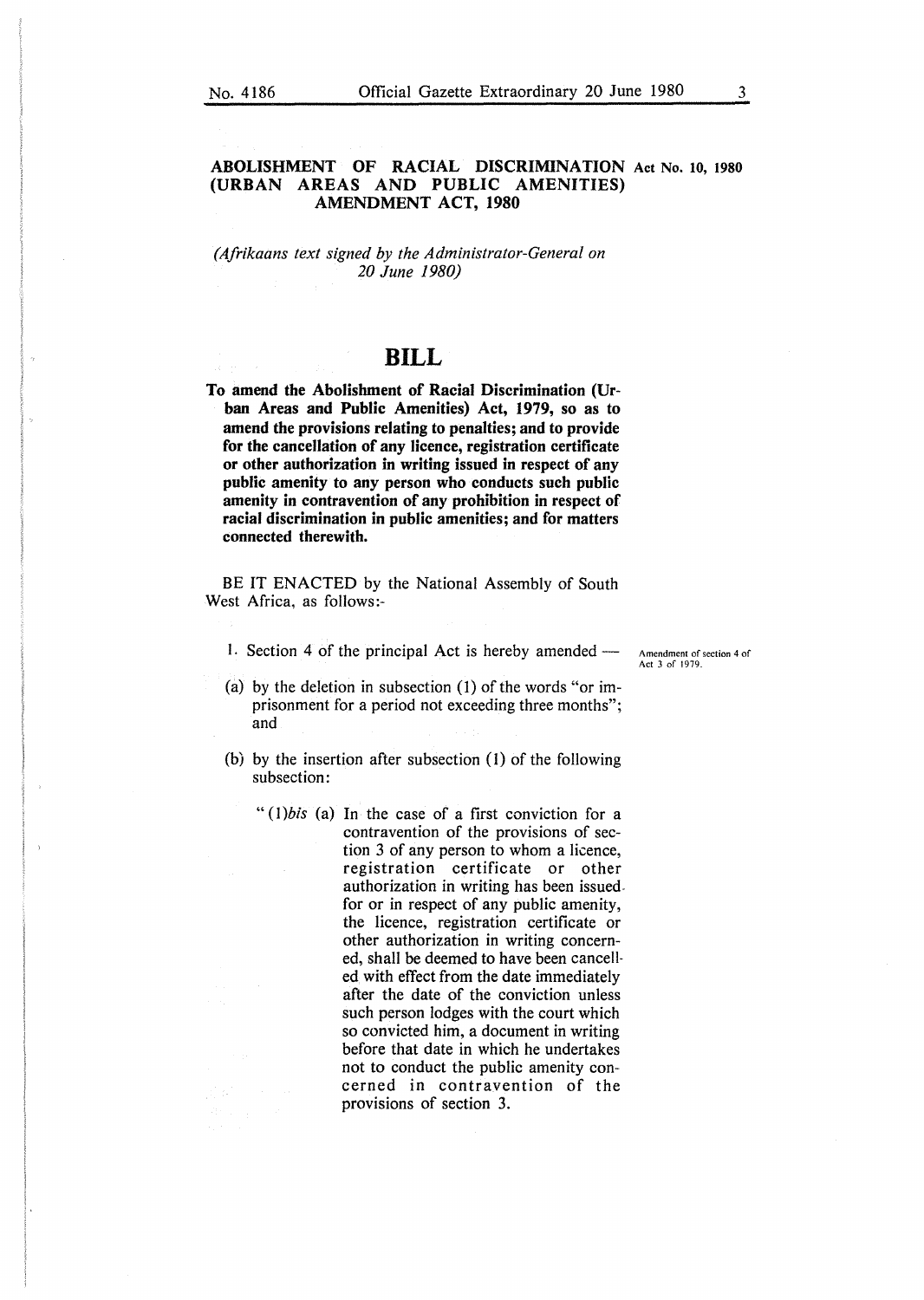**Wet No. 10, 1980 WYSIGINGSWET OP DIE AFSKAFFING VAN RASSEDISKRIMINASIE (STEDELIKE WOON-BUURTE EN OPENBARE GERIEWE), 1980** 

- (b) In die geval van 'n tweede of latere in paragraaf (a) bedoelde skuidigbevinding reik die hof benewens die straf in subartikcl (I) bedoel. 'n bevel uit dat die bctrokkc lisensie, registrasiesertifikaat of ander skriftelike magtiging ingetrek word.
- (c) Wanneer 'n Iisensie, registrasiesertifikaat of ander skriftelike magtiging ingevolge paragraaf (a) · geag word ingetrek te wees of ingevolge paragraaf (b) ingetrek word, stel die klerk van die betrokke hof die gesag wat sodanige lisensie, registrasiesertifikaat of ander skriftelike magtiging uitgereik het, dienooreenkomstig in kennis.".

Invoeging van artikel *4his*<br>in Wet 3 van 1979.

2. Die volgende artikel word hierby in die Hoofwet na artikel 4 ingevoeg:

"Intrekking van lisensics, – regis<br>trasiesertifikate of ander skriftelike magtigings uitge<br>reik ten opsigte van opcnbare gcricwc,

 $\langle \phi_{\rm{in}} \rangle$ 

name s  $T_{12}^{(1)} = (2\pi\sqrt{3})\pm 10^{-6}$  $\mathfrak{e}_{\mathfrak{p},\mathfrak{p},\mathfrak{p},\mathfrak{p}}$  ,  $\mathfrak{e}_{\mathfrak{p}}$ 

See 20

经确定 法国家

4bis. (1) Indien die Direkteur van Ekonomiese Sake rede het om te vermoed dat icmand aan wie 'n Iisensie, registrasiesertifikaat of ander skriftelike magtiging kragtens die een of ander wet uitgereik is vir of ten opsigte van 'n openbare gerief, daardie openbare gerief strydig met die bepalings van artikel 3 bedryf, kan hy 'n skriftelike kennisgewing op so iemand persoonlik laat beteken waarvolgens van horn vereis word om binne 'n in daardie kennisgewing bepaalde tydperk, wat 'n tydperk van minstens veertien dae na die datum van daardie kennisgewing moet wees, 'n skriftelike stuk by die Direkteur van Ekonomiese Sake in te dien waarin hy verklaar dat hy nie daardie openbare gerief strydig met die bepalings van artikel 3 bedryf nie.

(2) Indien voormelde persoon versuim om aan die voorskrifte van subartikel (I) te voldoen, word die betrokke lisensie, registrasiesertifikaat of ander skriftelike magtiging geag met ingang van die datum kragtens subartikel (3) bepaal, ingetrek te wees.

(3) Indien genoemde persoon versuim om aan die voorskrifte van subartikel *(* l) te voldoen, laat die Direkteur van Ekonomiese Sake onverwyld 'n verdere skriftelike kennisgewing aan daardie persoon beteken waarin hy verwittig word  $-$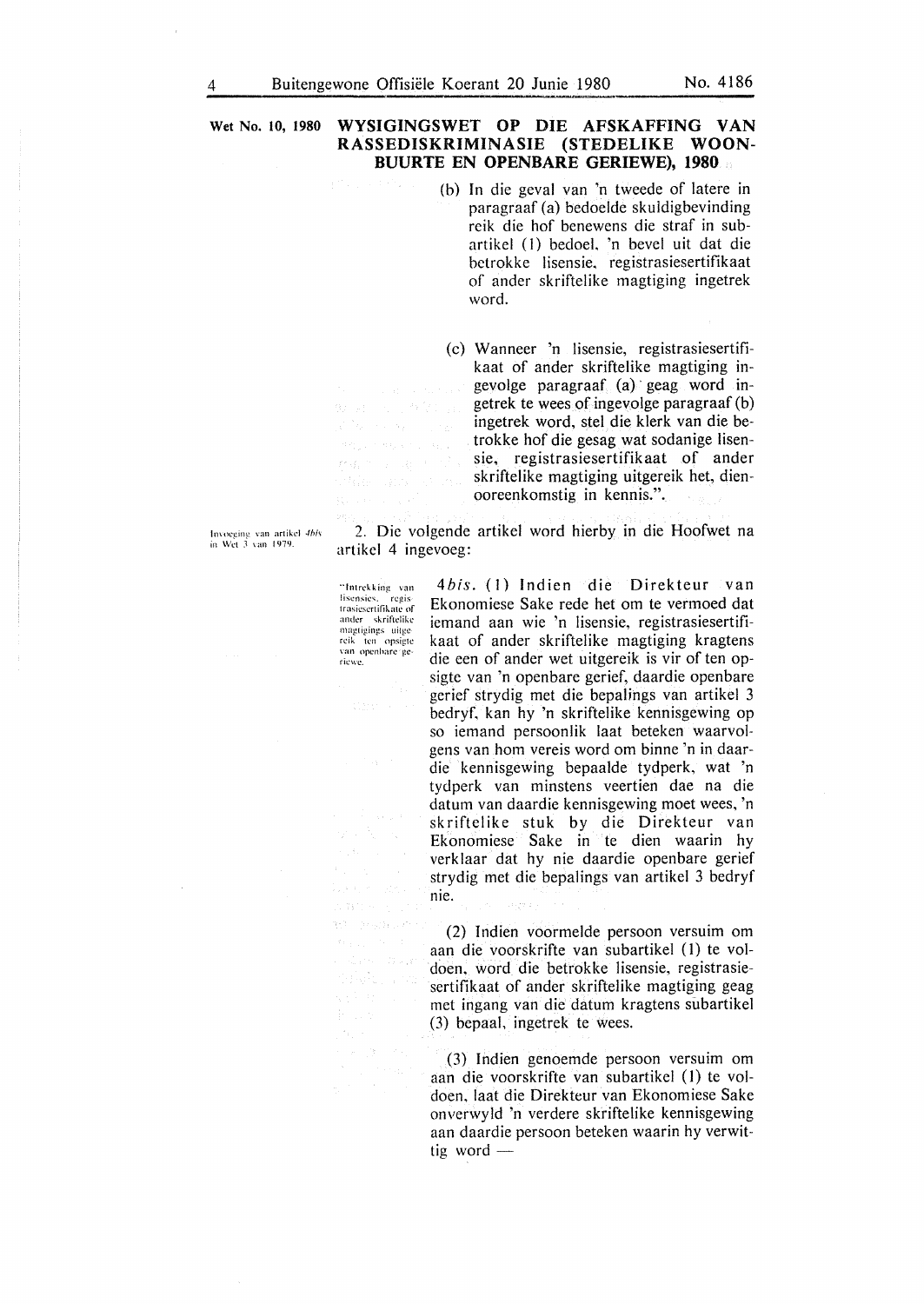#### **ABOLISHMENT OF RACIAL DISCRIMINATION (URBAN AREAS AND PUBLIC AMENITIES) AMENDMENT ACT, 1980**

- (b) In the case of a second or subsequent conviction referred to in paragraph (a), the court shall in addition to the punishment referred to in subsection (1), issue an order that the licence, registration certificate or other authorization in writing concerned be cancelled.
- (c) Whenever any licence, registration certificate or other authorization in writing is deemed to have been cancelled in terms of paragraph (a) or is cancelled in terms of paragraph  $(b)$ , the clerk of the court concerned shall advise the authority which issued such licence, registration certificate or other authorization in writing concerned accordingly.".

2. The following section is hereby inserted in the prin- Insertion of section *4 bis* in  $\frac{\text{Act}}{\text{Act}}$  3 of 1979. cipal Act after section 4:

**.. Cancellation of licences. registration certificates or other authoriza-tions in writing** is sued in respect of **public amenities.** 

*4bis.* (I) If the Director of Economic Affairs has reason to believe that any person to whom a licence, registration certificate or other authorization in writing has been issued under any law for or in respect of any public amenity, conducts such public amenity in contravention of the provisions of section 3, he may cause a notice in writing to be served personally on such person, in terms of which he is required to lodge a document in writing with the Director of Economic Affairs within such period as may be specified in such notice, which shall be a period of at least fourteen days after the date of such notice, in which document he declares that he does not conduct such public amenity in contravention of the provisions of section 3.

(2) If the person aforesaid fails to comply with the requirements of subsection (1), the licence, registration certificate or other authorization in writing concerned shall be deemed to have been cancelled with effect from a date determined under subsection (3).

(3) If the said person fails to comply with the requirements of subsection (1), the Director of Economic Affairs shall forthwith cause a further notice in writing to be served on such person in which he is notified  $-$ 

**Act No. 10, 1980**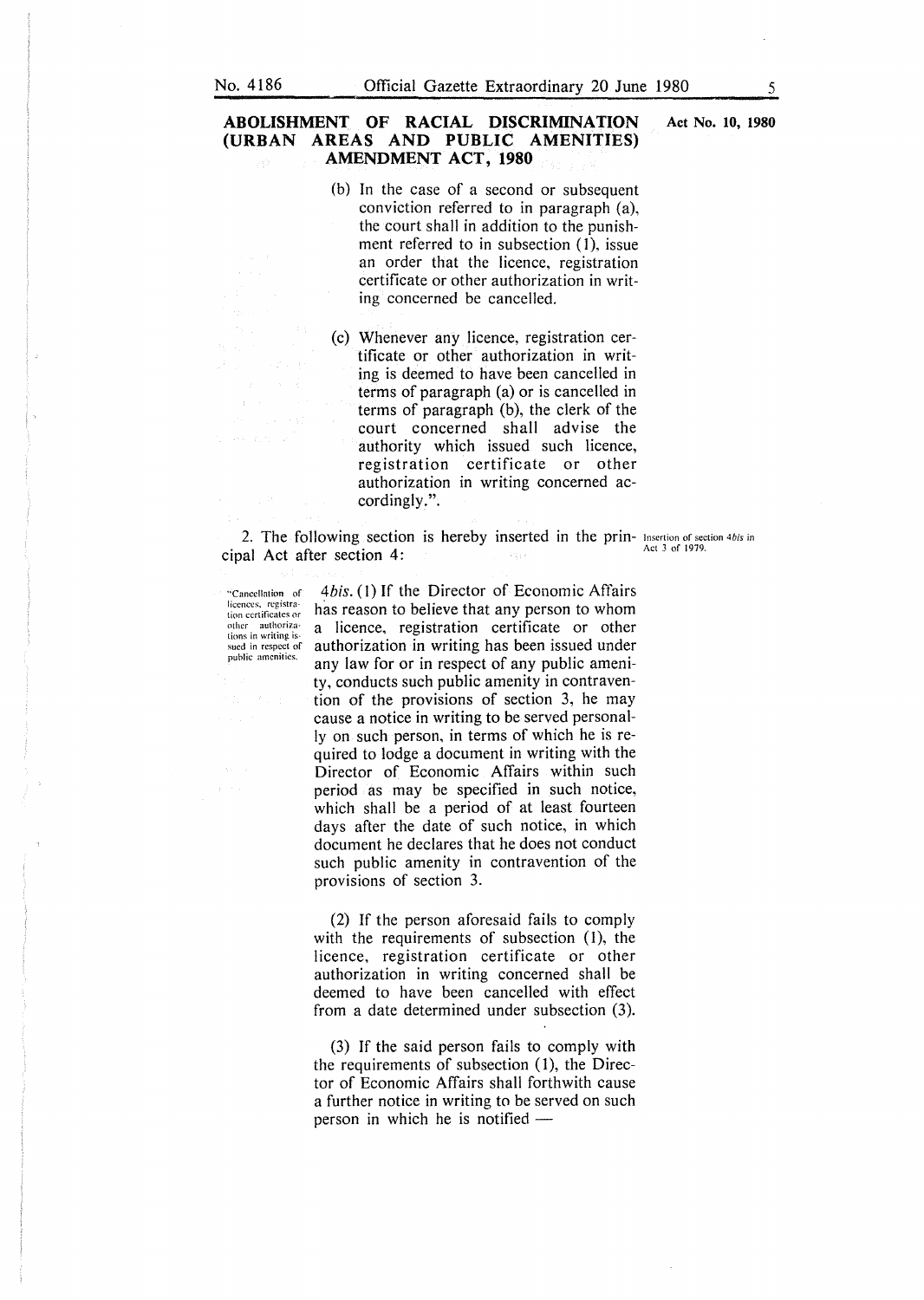#### **Wet No. to, 1980 WYSIGINGSWET OP DIE AFSKAFFING VAN RASSEDISKRIMINASIE (STEDELIKE WOON-BUURTE EN OPENBARE GERIEWE), 1980**

- (a) dat die skriftelike stuk in subartikel (1) bedoel, nie ontvang is nie; en
- (b) dat die betrokke lisensie, registrasiesertifikaat of ander skriftelike magtiging met ingang van 'n datum in daardie kennisgewing bepaal, wat 'n datum minstens sewe dae na die datum van daardie kennisgewing moet wees, ingevolge die bepalings van subartikel (2) geag word ingetrek te wees maar dat sodanige intrekking nie van krag word nie indien die skriftelike stuk in subartikel (l) bedoel voor laasgenoemde datum by die Direkteur van Ekonomiese Sake ingedien word.

( 4) W anneer 'n lisensie, registrasiekaart of ander skriftelike magtiging ingevolge subartikel (2) geag word ingetrek te wees, stel die Direkteur van Ekonomiese Sake die gesag wat sodanige lisensie, registrasiesertifikaat of ander skriftelike magtiging uitgereik het, dienooreenkomstig in kennis.

(5) 'n Kennisgewing uitgereik kragtens subartikel (I) of (3) word beteken deur 'n persoon wat gemagtig is om 'n dagvaarding in strafregtelike verrigtinge te beteken of 'n ander persoon wat deur die Direkteur van Ekonomiese Sake daartoe gemagtig is.".

3. Hierdie Wet heet die Wysigingswet op die Afskaffing Kort titel. van Rassediskriminasie (Stedelike Woonbuurte en Openbare Geriewe), 1980.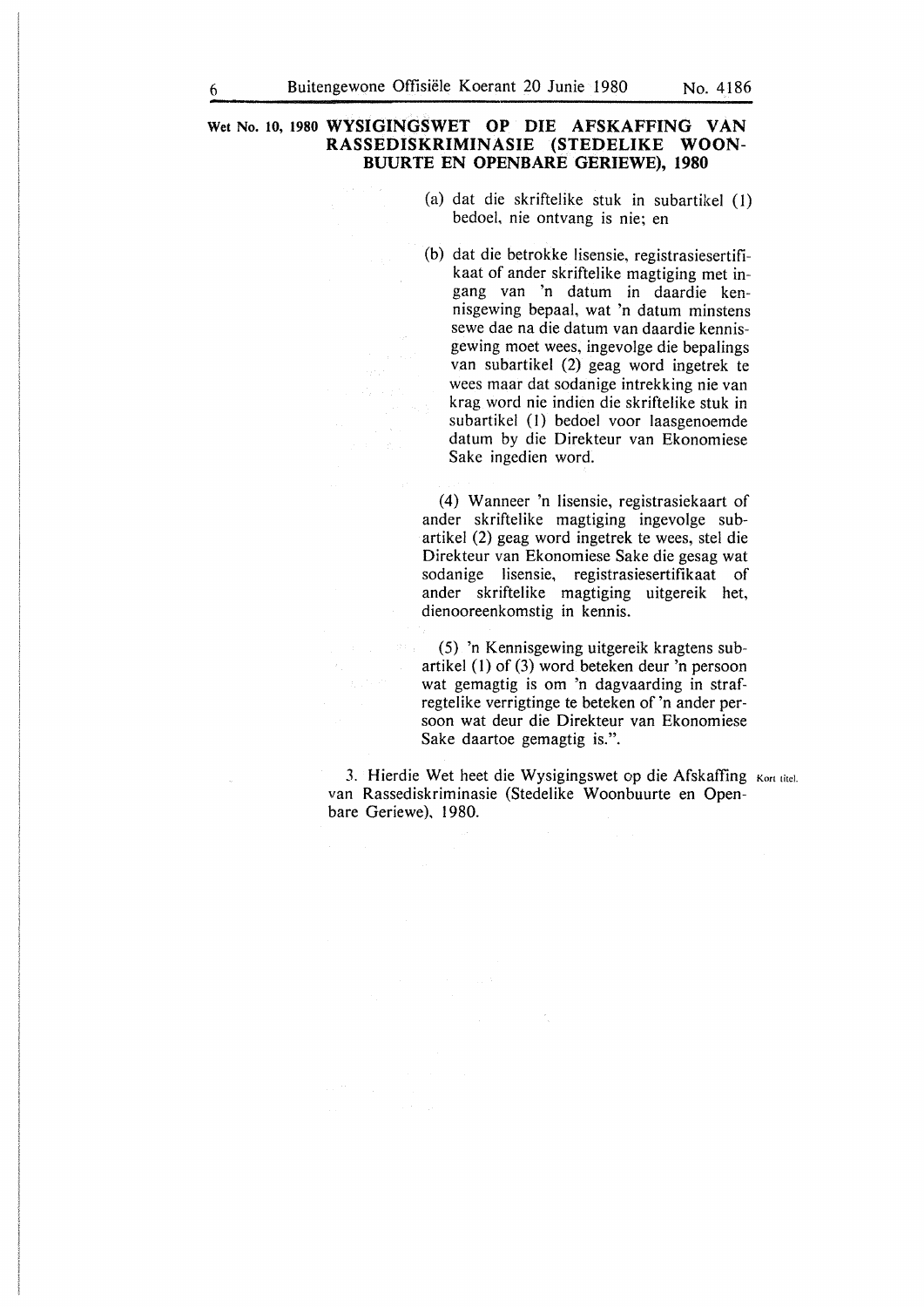#### **ABOLISHMENT OF RACIAL DISCRIMINATION Act No. 10, 1980 (URBAN AREAS AND PUBLIC AMENITIES) AMENDMENT ACT, 1980**

- (a) that the document in writing referred to in subsection (1) has not been received; and
- (b) that the licence, registration certificate or other authorization in writing is deemed to be cancelled in terms of the provisions of subsection (2) with effect from a date determined in such notice, which shall be a date at least seven days after the date of such notice but that such cancellation shall not take effect if the document in writing referred to in subsection (1) is lodged with the Director of Economic Affairs before the last-mentioned date.

(4) Whenever a licence, registration certificate or other authorization in writing is deemed to have been cancelled in terms of subsection (2), the Director of Economic Affairs shall advise the authority which issued such licence, registration certificate or other authorization in writing accordingly.

(5) A notice issued under subsection (1) or (3) shall be served by any person empowered to serve a summons in criminal proceedings or any other person authorized thereto by the Director of Economic Affairs.".

3. This Act shall be called the Abolishment of Racial Short title. Discrimination (Urban Areas and Public Amenities) Amendment Act, 1980.